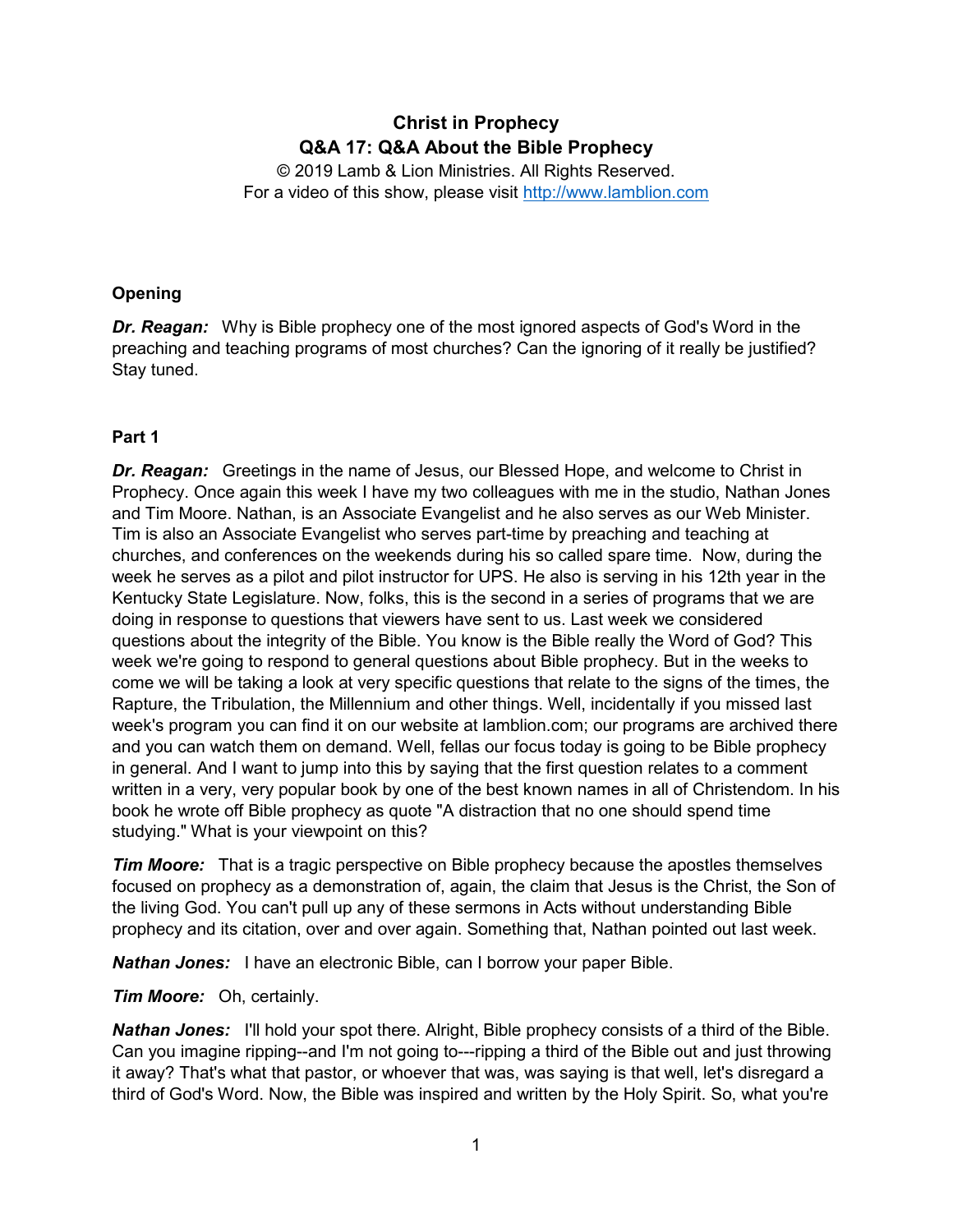really saying is forget what the Holy Spirit has to say, it's now important. I don't know about you but to me that almost verges on the heretical to even bring such a point up.

## *Tim Moore:* Very sad.

*Dr. Reagan:* Why do you think so many pastors have that view that Bible prophecy is a distraction? Why do they have that view?

*Nathan Jones:* Well, I think for one it's that dirty word, study. You know some pastors are great orators, they are great speakers, but it involves, you have to get in there and study it, and sometimes it's hard. For Revelation for instance you have to know themes from the Old Testament to understand symbolism in the New. But, it's also because they don't see it as practical. It's future. It's something that's out there, and right now I've got to deal with divorces in my church. And I've got to deal with all these family issues, and problems.

# *Dr. Reagan:* I've heard that over, and over.

*Nathan Jones:* It's just there is too much. And I'm sure we'll get into there's a reason why it is valid. But I think that's why.

# *Dr. Reagan:* Well, why is it?

*Tim Moore:* I think that some pastors will point to it is pie-in-the-sky, but really it is relevant here and now, because it gives us assurance that whatever we're experiencing as Believers, as people living in a very fallen world, Jesus Christ is coming and all of these things will pale in comparison to the promises we've been given. And so, prophecy demonstrates that the very promises of God are trustworthy because He's kept all of His other promises.

# *Dr. Reagan:* Yes.

*Tim Moore:* And again it is fertile ground for those who are faithful students of Scripture.

*Dr. Reagan:* Well, I've had pastor, after pastor tell me what you said there, Nathan, and that is that, "David, you're a traveling evangelist. I'm a located pastor and I've got to deal with the problems in my congregation of infidelity, and drug abuse, and alcohol abuse, and all these sort of things, and I need something relevant." And the point I always make to them is if you can convince your congregation of two things: number one Jesus is really returning. Now, not here, but here. He's really returning. And number two that is an event that could occur any moment. You will motivate them to holy living, and evangelism. What more could you ask for?

### *Tim Moore:* Exactly

*Dr. Reagan:* And that is practical. That's down to earth. That's relevant.

*Nathan Jones:* The Apostle John agreed with you, 1 John 3, he said, "Beloved, now we are children of God and that has not yet been revealed what we shall be, but we know that when He is revealed," He returns "we shall be like Him. For we shall see Him as He is, and anyone who has this hope," gives us hope, "in Him purifies Himself just as He is."

### *Tim Moore:* Holy living.

*Nathan Jones:* Holy living. It gives us hope. And it encourages us to know. Hey, when the mother and father are about to return the kids start behaving themselves, they know when He's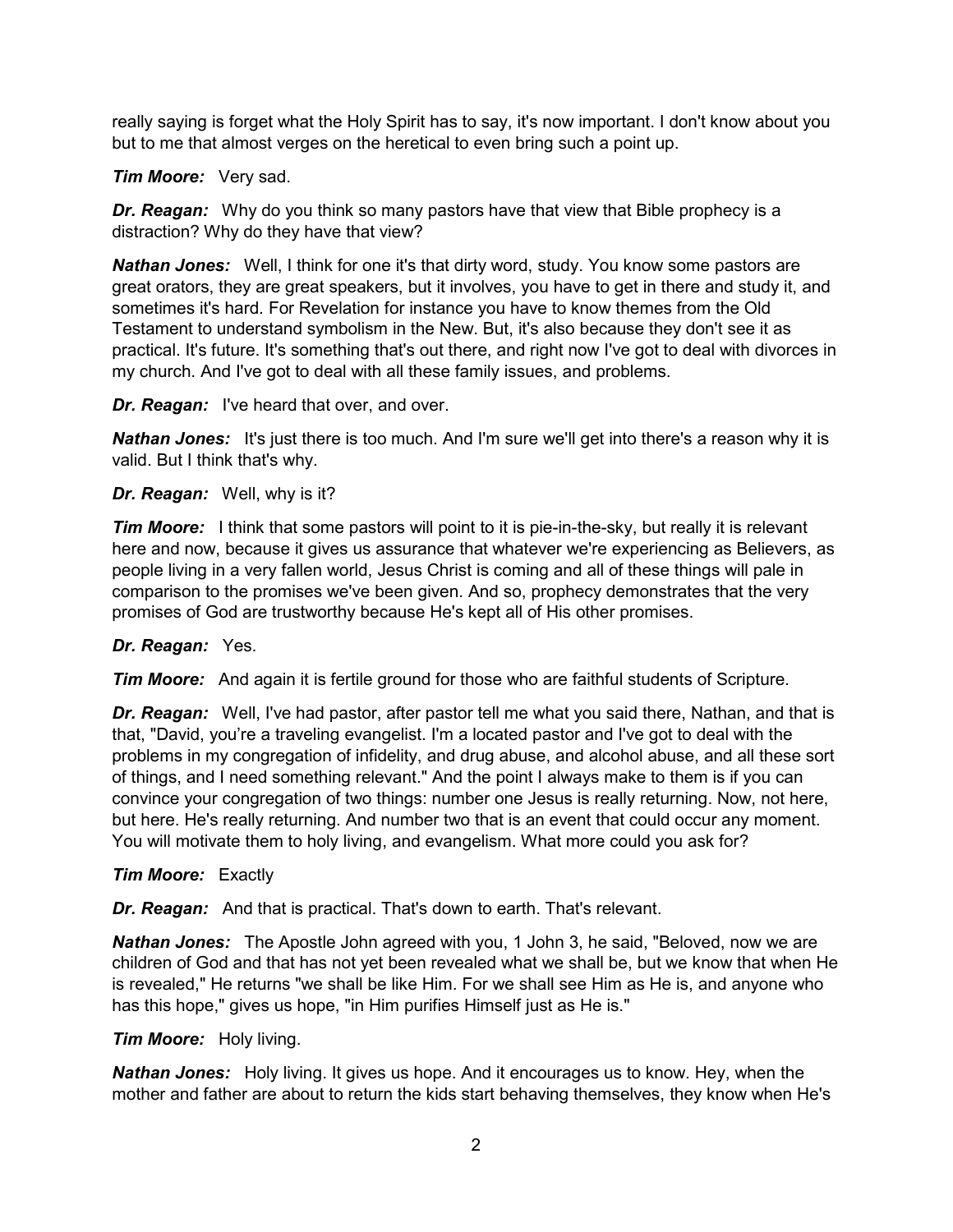coming. But Jesus said, "I'm coming like a thief." We don't know when He's coming, so we should always be living holy lives because the Father is coming home.

**Tim Moore:** Be ready. I had a pastor friend, and in good grace I understand he had things that he was trying to communicate to the congregation. He said, "We'll eventually get around to prophecy." I said, "When? I mean how many years?" And I point out to folks that when Paul planted a church in Thessalonica within a matter of weeks because that's all the time he spent there, he had already revealed to them the promise of Jesus' return. Which is why they wrote him letters trying to gain further understanding. And we thankfully have the books of 1 & 2 Thessalonians with Paul's responses to their questions. But he didn't wait years, and years to get to these topics. He talked to those folks right away, in spite of all the challenges he undoubtedly had in that culture.

*Dr. Reagan:* Well, I really appreciate the emphasis that both of you've given to hope. Because we live in world that is growing increasingly dark. And society is falling apart all over the world. People need hope. And when I talk to a Christian and I ask them: "What is your hope?" They'll usually say, "Well, my hope is Heaven." I say, "Okay, what does that mean?" And there is just total silence.

### *Nathan Jones:* Yeah.

*Dr. Reagan:* Are you going to have a body? Are you going to be recognizable? Are you going to know people? Where is it going to be? Is it going to be in the clouds? Is it going to be on the earth? And they have no idea. But if you know Bible prophecy you know the answers to all those questions, and it gives you hope.

*Nathan Jones:* Uh-huh. You know where you're going. I mean you don't go on a trip without knowing what the destination is. Bible prophecy tells us what the destination is and how we're going to get to it.

*Dr. Reagan:* And you know that when Jesus Christ returns this earth is going to be flooded with peace, righteousness, and justice, and they'll be no war. It's--you get so excited about this.

*Nathan Jones:* You're looking it. Give him a rag.

**Dr. Reagan:** And yet people don't know these things because they don't hear anything about Bible prophecy.

*Tim Moore:* Well, so many of the old hymns pointed to prophetic passages, and even "The Blessed Assurance Jesus is Mine." How can I have such assurance? Because I can witness fulfilled prophecy in the life of Jesus. Prophecies being fulfilled in our very day and age. You pointed out yesterday to me Dave, that somebody recently told you they wished they had lived in biblical times. We're living in biblical times. The prophecies are being fulfilled all around us if we will just open our eyes to see.

*Dr. Reagan:* And that is a very good point because right now--you know the Bible says that when it is all over and done that the Jewish people will look back on their history and say, "The greatest miracle in our history was the deliverance from the four corners of the earth, and brought back. Even greater--it says they will consider it an even greater miracle then their deliverance from Egyptian captivity." It's going on right now, and the average Christian has no idea how important it is.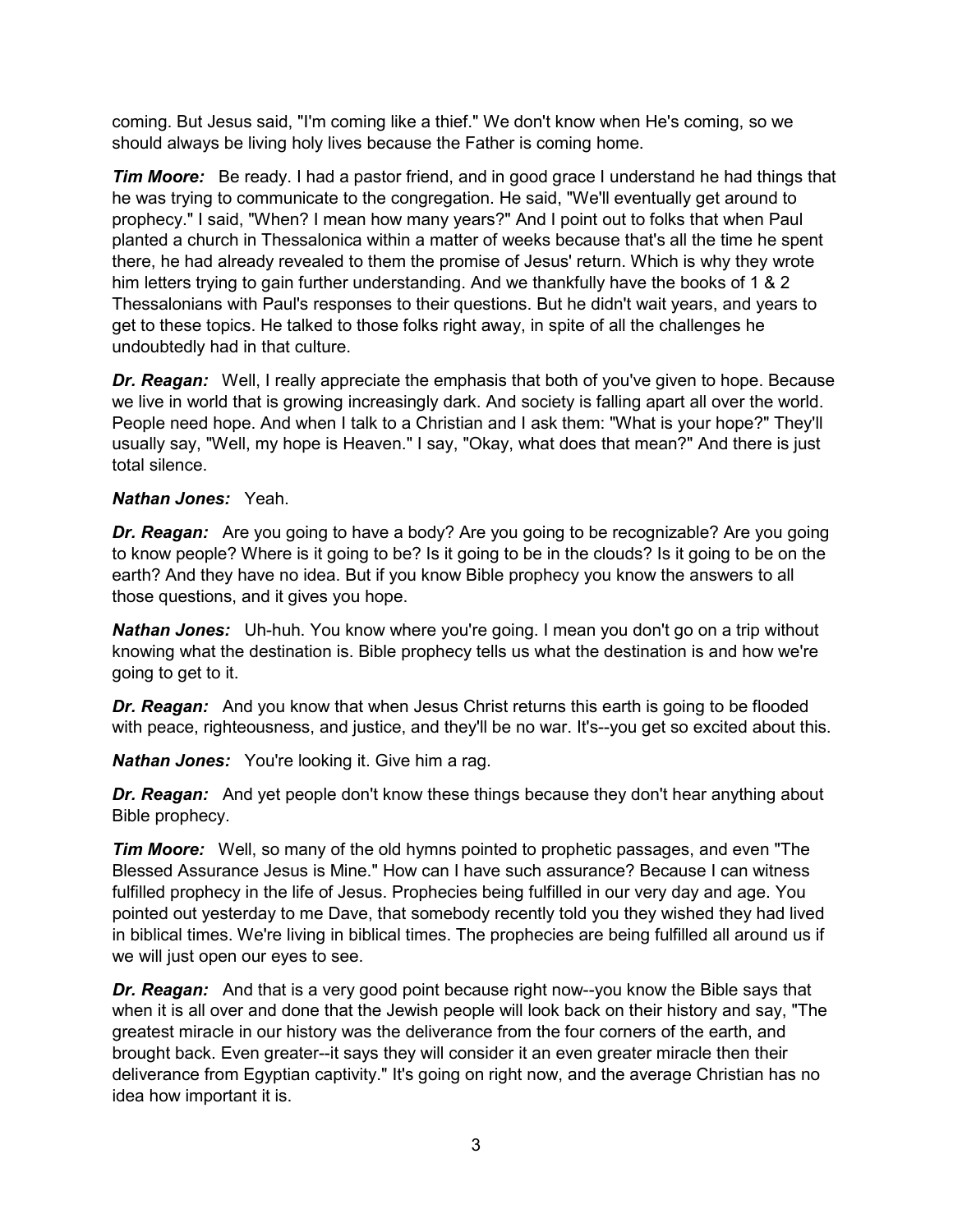#### *Tim Moore:* Exactly right.

*Nathan Jones:* I had a mega pastor come up to me once when we reacquainted and he says, "Wow, you guys sure screwed up with that Harold Camping thing." And I felt like he had just decked me. I actually physically went like that, because he equated us with those date setters; the people that the Bible says are false teachers.

*Dr. Reagan:* Well, I'm so glad you mentioned that because I believe that that is one of the major reasons that pastors keep Bible prophecy like that.

*Nathan Jones:* Yeah, we look like a Star Trek Convention to them all.

**Dr. Reagan:** Because they have identified it with sensationalism, and they don't want to get involved in sensationalism. From the beginning of this ministry one of the things we have tried to avoid is getting involved in sensationalism. In fact I've had people actually write me--I had another Bible prophecy teacher write me one time an e-mail that said, "You know Dave, your ministry is really sort of boring. All you do is talk about what the Bible says about the end times."

*Tim Moore:* That's boring?

*Dr. Reagan:* When are you going to talk about something exciting? I thought what?

*Nathan Jones:* A 200 million manned army coming out of the earth and destroying it, is not exciting?

*Tim Moore:* I think the Bible is exciting in itself.

**Dr. Reagan:** But there is a lot of sensationalism in the field of Bible prophecy. There are times when I'm embarrassed to be a Bible prophecy teacher because of all the nonsense that goes on. But, it doesn't have to be that way. I think another reason pastors are scared of Bible prophecy is because a lot of Bible prophecy teachers tend to be very dogmatic. And they come in and they simply say, "Okay, here's what it says. Here's what I know it means. And you can take it or leave it. And if going to agree with me you're going straight to Hell."

### *Tim Moore:* Yes.

*Dr. Reagan:* Well, you know you don't have to do that. All you have to do is come in and say, "Well, here is what I think the Bible teaches. And I hope you'll get in there and study it yourself and find out.

*Nathan Jones:* Right. There's sensationalist teachers in Bible prophecy, sure. But there are sensationalist teachers in family planning, in all sorts of other different ministries and we don't drop them.

**Tim Moore:** In any evangelical effort. Exactly right. Satan, loves when we are distracted. And when the world is distracted by those who are discrediting to the very Word of God. And that is something we purpose never to be in this ministry but to declare that which Jesus declared. Like we said last week even the book of Revelation is Jesus unveiling of His plan for the end times, and we just proclaim that message.

**Dr. Reagan:** Okay, well let's go to another question. And this question relates to not only to pastors but Christians in general. I just find people love to write off Bible prophecy a certain way. They'll say-- I'll say, "What is your end time belief about Bible prophecy?" And they'll say, "Well,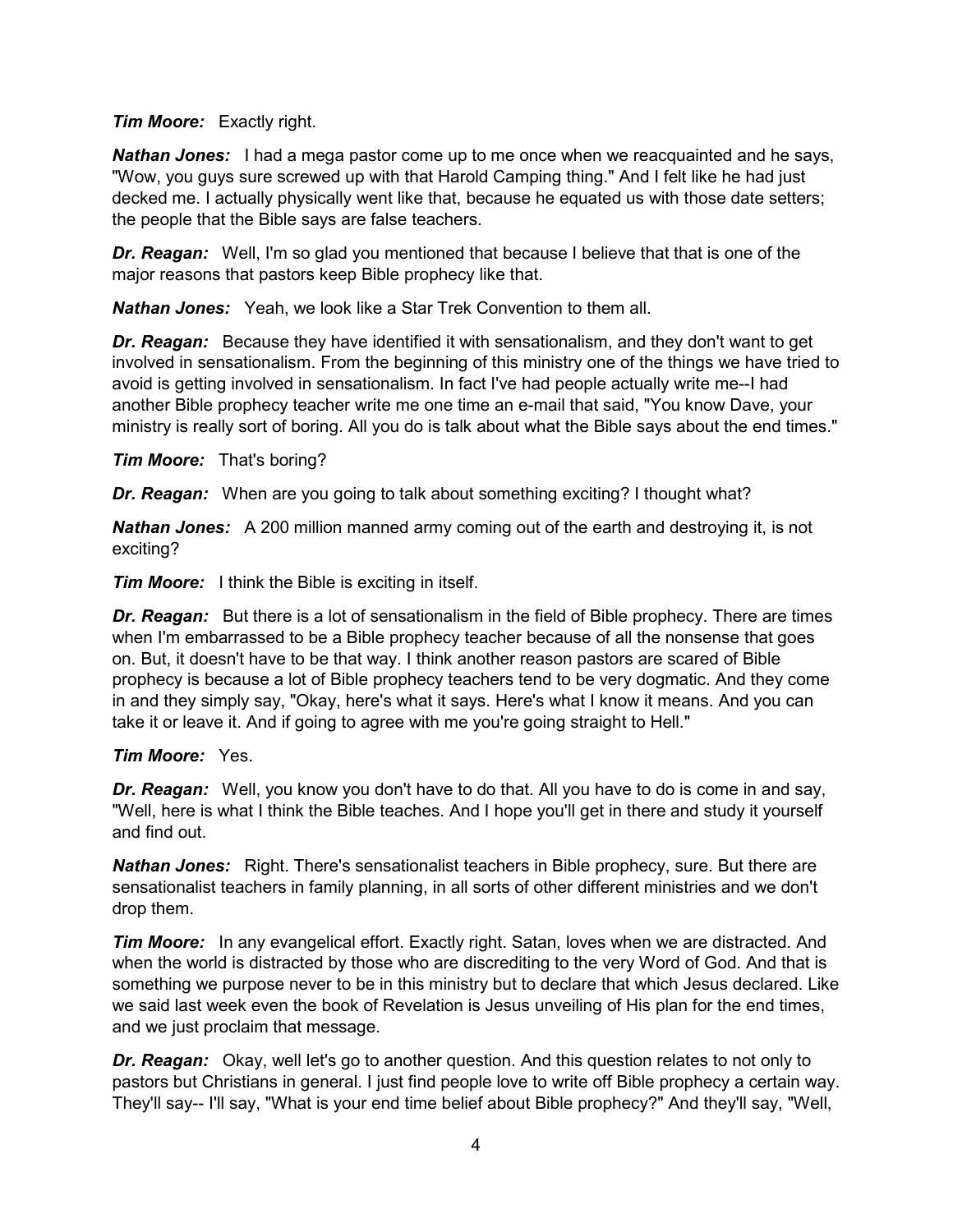I tell you what I'm neither Pre-Mill or Post-Mill or A-mill, I'm a Pan-Millennialist because I believe it's all going to pan out in the end." I've heard that so many times.

**Nathan Jones:** I just heard that this month. This month I heard a pastor. And the crowd went wild. They're like, yeah.

*Dr. Reagan:* Yeah. Yeah. And I want to say to a pastor who says that to me you have just admitted you are too lazy to study.

*Tim Moore:* Exactly, or that you do not care. And we should have a hungering for the Word of God, and the things that He has revealed it is for the purpose of informing us. And so if God has taken the time to reveal it to us, why would we want to stay ignorant or willfully unaware of what He wants us to understand?

**Dr. Reagan:** Right. Well, it's a sad situation that people have that attitude. But I think also one of the problems is that to really understand Bible prophecy you've got to get into the Old Testament. You've got to study it. And people just don't want to do that.

*Nathan Jones:* Right. And it's a shame too because what it is robbing you of is it is robbing you of the 30,000 foot view, where you get to see all of God's plan from the way God sees it. Instead we are trapped in the minutia and in the minutia of life. And when you don't have the 30,000 foot plan, you are like spinning your wheels you don't know where you're going.

*Dr. Reagan:* That's a good point because people often--we know this from the questions- people get so concerned with minutia and they don't get the big picture. Well, I've just got to, I can't sleep because I've got to find out who this 144,000 is. Or do I have the mark of the beast because I've got a credit card that says 666? You know whatever. And very few people seem to get the overall view which is so important.

*Tim Moore:* It is so important. And it also goes back to what is your passion? I had a young man one time ask me: "How do you remember all these things?" And I asked him: "What is your favorite ball team?" And I said: "What is their statistic this year and going back?" Well, he could cite chapter and verse of every player, every statistic, and that was his passion.

*Dr. Reagan:* Because that is what he's passionate about.

*Tim Moore:* And I said, "I don't know any of those things. But I have a hunger for the Word of God." And I wasn't trying to condemn him, but I gave him a challenge. If your hunger is for understanding what God has clearly revealed then you will gain understanding as you study His Word. And he went away encouraged.

*Dr. Reagan:* Well, you know one of the reasons for studying Bible prophecy in detail is it validates not only the Bible is the Word of God, which we discussed last week, but it validates Jesus as the Son of God.

*Tim Moore:* Yes, absolutely.

*Dr. Reagan:* And give us an example of that, Nathan that Bible prophecy validates Jesus, as the Son of God through fulfilled prophecies. Give us the example from Stoner.

*Nathan Jones:* The Peter Stoner one, yes, well, there are 300 general prophecies, 109 distinct prophecies, like He would be born in Bethlehem. He would come from Egypt.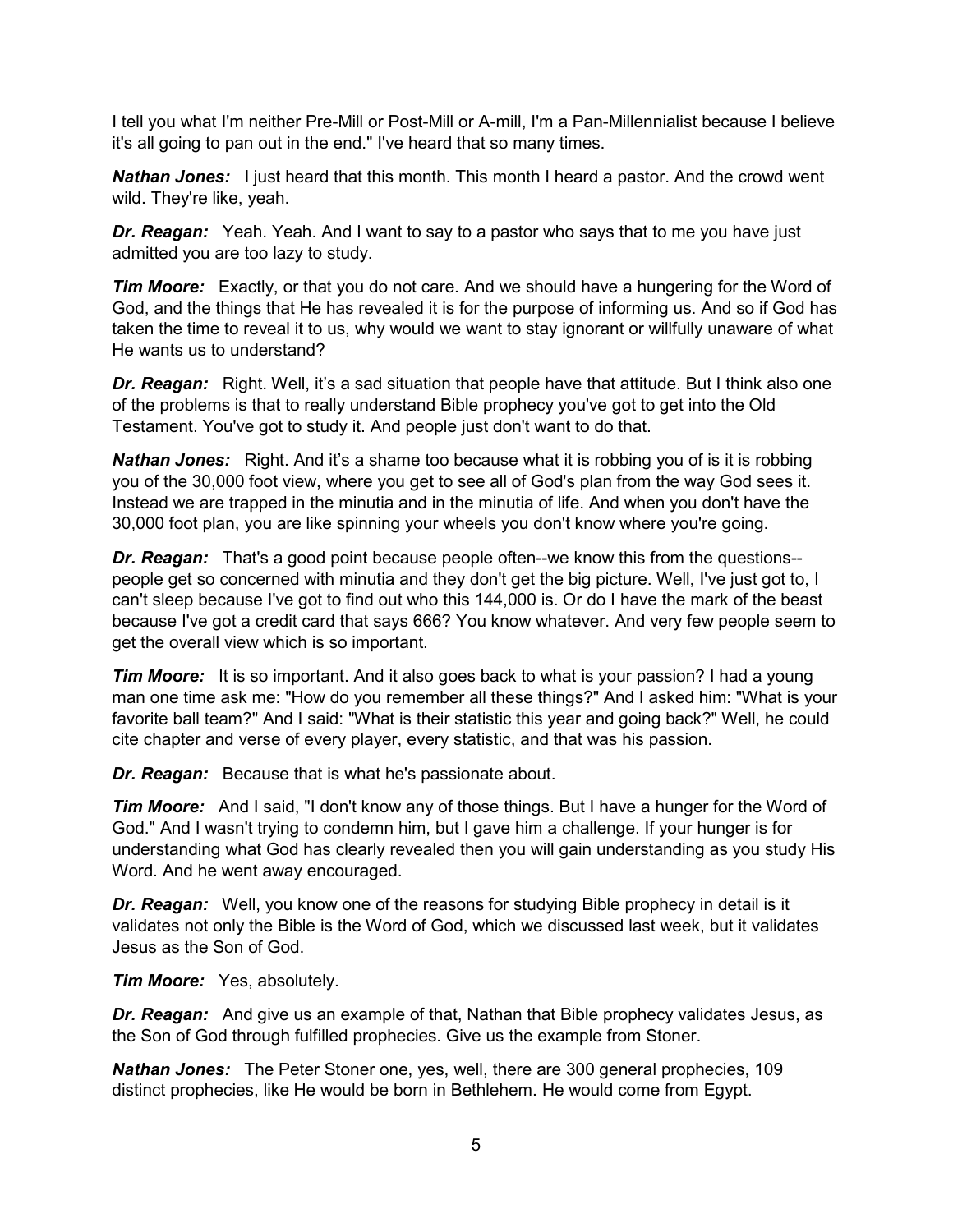*Dr. Reagan:* Have His hands and feet pierced.

*Nathan Jones:* Yeah, the crucifixion 700 years it was prophesied before it happened. And Jesus fulfilled all 109 prophecies. Now, Peter Stoner a mathematician he said, well, let's just take 8 of these prophecies. And he figured mathematically that the chances of all 8 fulfilled in the life of one man is 1 in 10 to the 17th that is a 1 with 17 zeroes behind it. Statistically impossible, but not with God.

*Dr. Reagan:* Give us an example of what that means 1 in 10 to the 17th power.

*Nathan Jones:* 1 in 10, what does that mean? That means I have to draw a lot of zeroes.

*Dr. Reagan:* Give us an illustration.

**Tim Moore:** That is where you should take a quarter, paint it red, and bury it in a sea of quarters in the state of Texas, waist deep.

*Nathan Jones:* Two feet deep.

*Tim Moore:* Yeah, and bulldoze them around for a few years, and then go out and at random pick one quarter, and the odds of finding that one quarter out of that sea of quarters. It's impossible. You know here's the other final word, Jesus Himself again in Revelation it tells us that the spirit--excuse me the testimony of Jesus is the spirit of prophecy. All prophecy in the end points to Jesus Christ, points to His role, not only in being the Messiah, but in returning, it all points to Him. And that's why we have a passion for studying it.

### **Part 2**

*Dr. Reagan:* Welcome back to Christ in Prophecy and our discussion of questions related to Bible prophecy in general. Well, fellas the first question I want to get to is one that relates to end time viewpoints. I grew up in a church that taught that Jesus would never put His foot on this earth again, it is called Amillennialism. Today it seems like every time I tune in I'm hearing somebody talk about, well, Jesus is not going to come back until the church takes over the world and reigns for a 1,000 years, and then Jesus will come. And then there's all kinds of viewpoints. Why are there so many different viewpoints about end time Bible prophecy?

*Tim Moore:* Well, I think that sometimes people have preconceived ideas even when they come to Scripture. And we need to set those aside. There are some who believe in the lifting up of man, and so they think, well man is in the church and so we will be able to aspire to deliver over the world to the Lord when He returns in some spiritual sense. But, we need to put all of our perceived notions aside when we turn to Scripture and just see what the Lord has to say about the end times.

### *Dr. Reagan:* Okay.

*Nathan Jones:* I hear pastors say that sometimes, they say, well I don't want to study Bible prophecy because there are just too many views, and if there are some many views it must discount the fact that it's true. But isn't there too many views about everything? I mean all you have to do is get on Facebook for an hour and you're like there are too many views about everything. I think you're right, Tim, we come at it with preconceived notions, or we haven't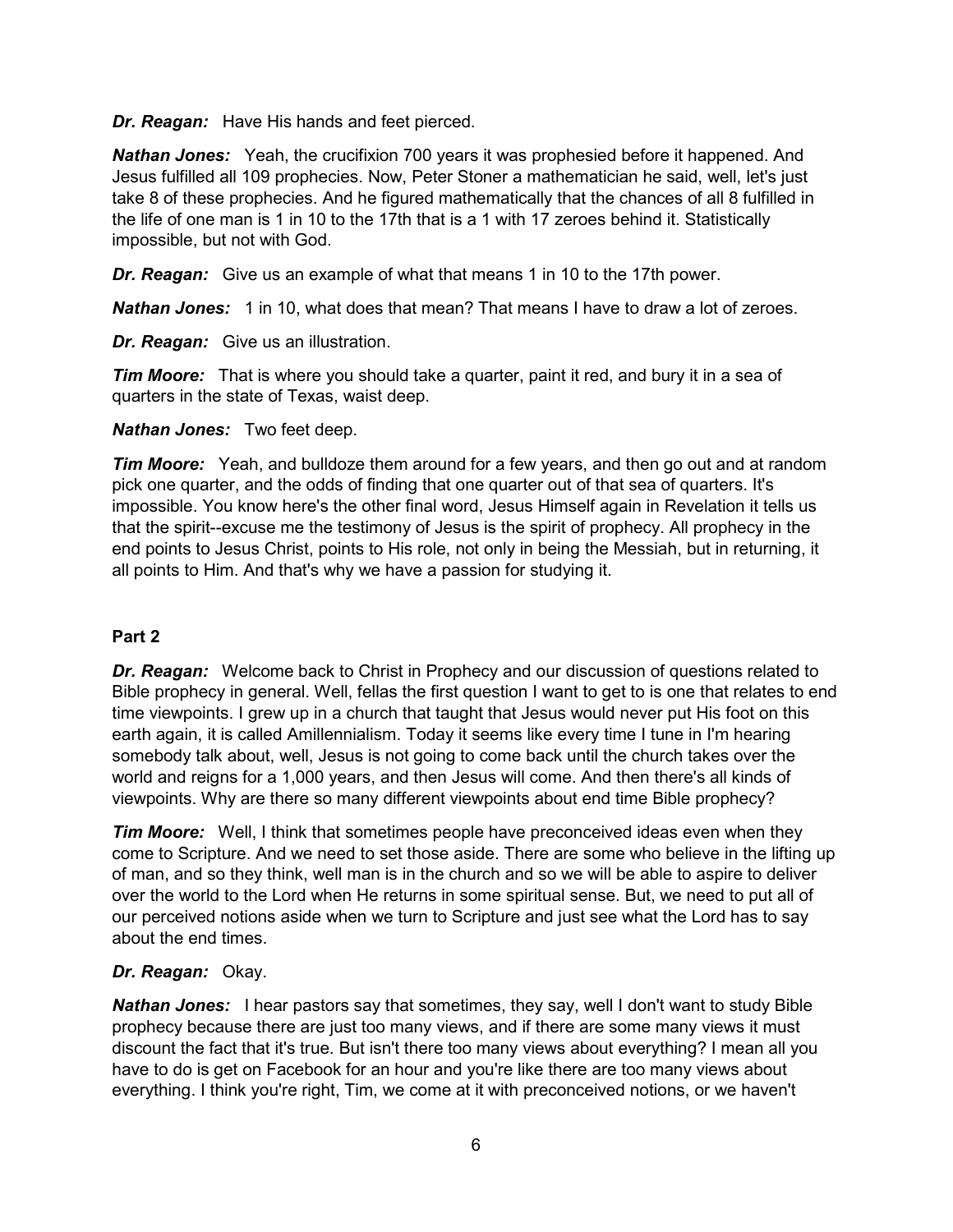studied through it. I like to call it symbolically; people have a terrible sickness called symbolically where they don't interpret the Bible as it's meant to be interpreted.

#### *Tim Moore:* Exactly right.

*Nathan Jones:* Hermeneutic if we can use the technical term. If the plain sense makes sense, don't look for any other sense, lest you come up with nonsense. And unfortunately people don't look at the plain sense meanings. They don't let the Bible interpret the symbols, and they come up with these crazy end time views.

**Dr. Reagan:** In the church I grew up in we were taught that the Bible was the Word of God, the inerrant Word of God. And we were taught that it means exactly what it says from beginning to end, unless it's talking about the Second Coming in which case it never means what it says.

*Tim Moore:* Well, see there is a preconceived idea.

#### *Nathan Jones:* Yeah.

*Dr. Reagan:* Because they said that is apocalyptic literature. And apocalyptic literature never means what it says.

*Tim Moore:* I would obviously disagree. I think the Bible interprets itself, as Nathan said, and often times within the same passage. So, in Revelation 1 the Lord talks about lampstands, and it goes on in the same chapter to interpret those lampstands. Sometimes you have to go back to the Old Testament. But if you come in expecting, well, these things don't mean what they say, then you'll never seek or recognize the plain sense meaning that is offered to you.

*Dr. Reagan:* I think that is one of the greatest abuses of the Bible in general, not just with Bible prophecy, but in general is the spiritualization of Scripture.

#### *Tim Moore:* Exactly.

*Dr. Reagan:* Saying, well it doesn't mean with it says, let me tell you what it means. Well, of course that makes you God. And people love to spiritualize because then they can say, "Now, I'm going to tell you what it really means."

### *Tim Moore:* Right.

*Nathan Jones:* They've got the secret knowledge, the gnostic knowledge.

### *Tim Moore:* Yes.

**Dr. Reagan:** Yes, it is a sad situation because I think God knows how to communicate. I think He wants to communicate. I don't think you have to have a Ph.D. in something called Hermeneutics or whatever to understand God's Word. What you do need to get beyond the surface, to get beyond just say the Gospel account is you need the indwelling of the Holy Spirit to understand the Bible in depth. But, if you have that you can understand.

*Tim Moore:* Well, even the understanding of the Gospel in terms of responding to it requires the Holy Spirit as well. So, really the key to everything is the key to our understanding. But, every Christian, every Believer has the Holy Spirit, and so you have the key to understanding Scripture if you'll just open it and read it, as we discussed last week.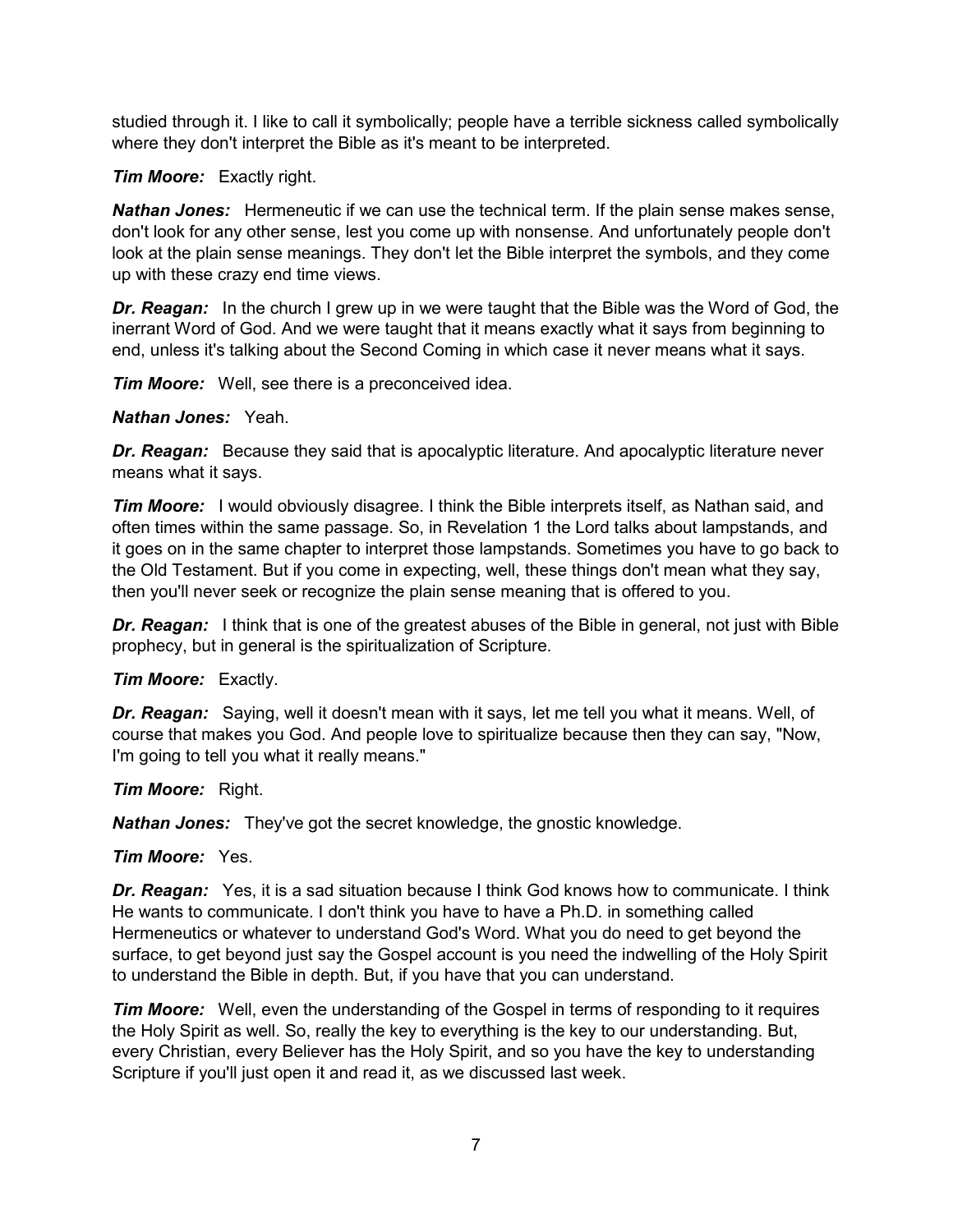*Dr. Reagan:* So, I would just urge people to take it for its plain sense meaning. When people start saying to you, "Well, the 144,000 Jews are not 144,000 Jews."

*Nathan Jones:* It even names the tribes.

*Dr. Reagan:* And they are named by tribe. You think what does God have to do? Put neon lights in the sky saying these are the Jews, these are Jews, these are Jews? But again the reason they can't accept that is because of a preconceived concept that God has washed His hands of the Jews, has no purpose left for the Jews, and it comes out of Replacement Theology.

### *Tim Moore:* Yes, it does.

*Dr. Reagan:* So, okay. Okay, what--we've talked about the end time viewpoints. We've talked about the proper interpretation. Well, the next question that people send in a lot is: Why do Bible prophecy experts tend to focus on the Jewish people and the nation of Israel? I hear that all the time. Why are you so obsessed with Israel?

*Tim Moore:* Well, because God Himself was focused on the Jewish people and the nation of Israel. He said they were the apple of His eye. In Zechariah chapter 2 he goes on, and on about how his focus is on Israel, and the Jewish people, both as a conduit of blessing to the rest of the world, and as a recipient of significant blessings that remain to this day. So, it is only natural that we would also have the same focus as the Lord God if we study His Word.

*Nathan Jones:* People seem to forget that Jesus was Jewish.

#### *Tim Moore:* Yeah, really?

*Nathan Jones:* There was a reason He came to the Jewish people. They were meant to be set apart for Him. And He has promises to fulfill to them. Some, sure the Church is the focus now, but the Church isn't going to be the focus after the Rapture, Israel will be back. And we are seeing it increasingly in the news, day and day. Israel is the focus just as you said, Zechariah 12 & 14 prophesied. Jesus will return, and where does He return? He returns to Israel. He enters into Jerusalem. So, and then the Jewish people, those who get saved during the Tribulation are promised to be priestly people during the Millennial Kingdom. So, if you're not looking at the Jews when it comes to Bible prophecy, you're missing all the set up before the play begins, and that's what we are seeing today.

*Dr. Reagan:* Yeah, the end time focus of the Bible is the Jewish people. And one of the reasons for that is because over in Daniel chapter 9, Daniel was given a vision of what we call the 70 weeks of years. And it says there that God is going to accomplish certain things during that period of time. And those things have not been accomplished. And so, they are going to be accomplished in the last seven years of that 490 years. We've had a gap. When God set the Jewish people aside because of their refusal to accept Jesus as Messiah, and put them under discipline. And they are under discipline now. But the day is coming when we are going to be taken out and God is going to focus once more. And during that seven years He is going to accomplish all of those promises that He made to the Jewish people in Daniel chapter 9. There are quite a number of promises there. And He said in that 490 years He says, "You're holy city, I will finish--you'll finish your transgression," their sin against God will come to an end, "I'll make an end to your sin, atonement for your iniquity." That's been done. That's the only one that's been done. "To bring in everlasting righteousness. To seal up vision." That means He's going to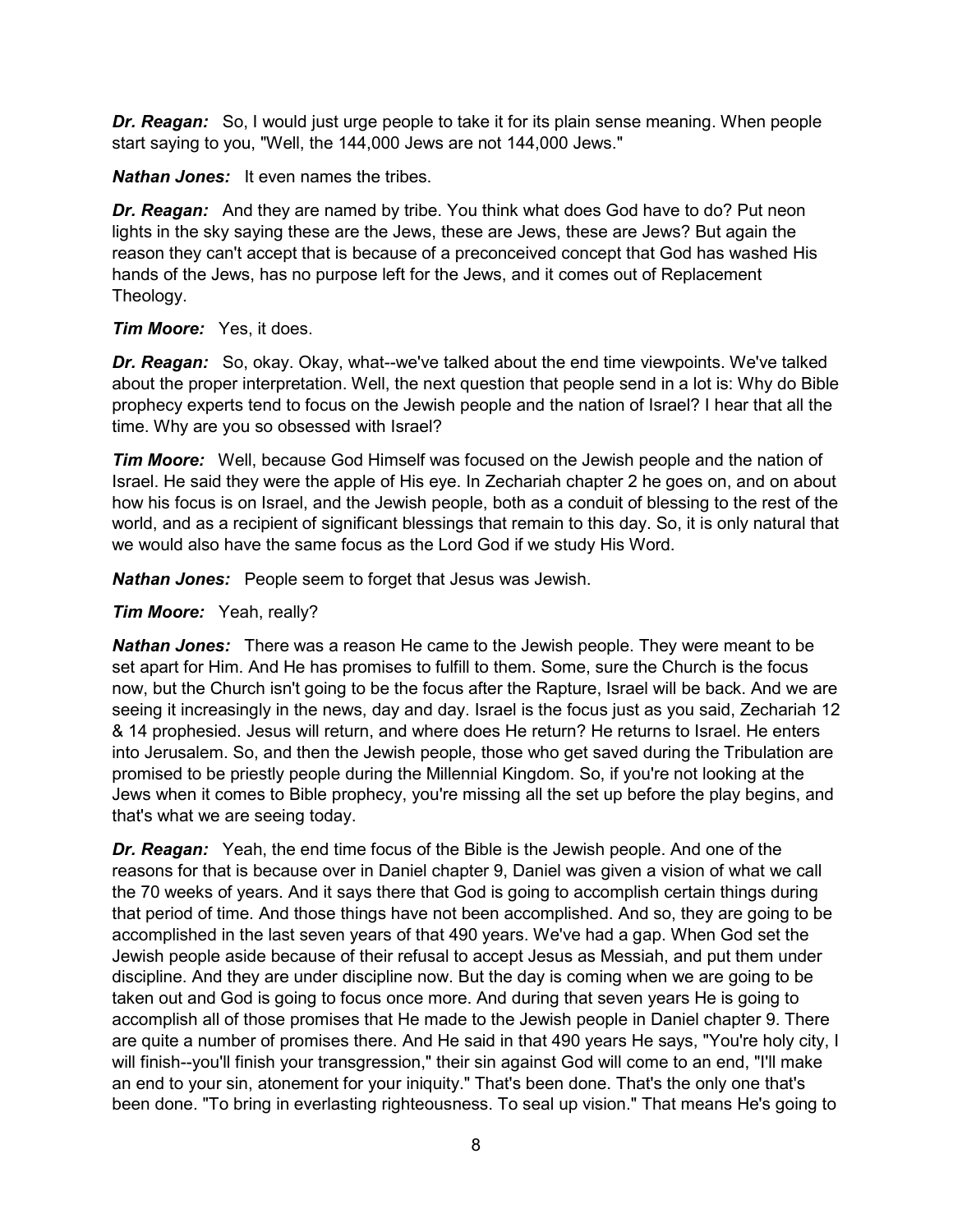fulfill all prophecy, and to anoint the most holy place. Those things are going to happen. And the focus is on the Jewish people.

*Tim Moore:* The great evangelist to the Gentiles, Paul in the book of Romans where he laid out the case for Christ in the New Testament makes it very clear, Romans chapter 11 and elsewhere that Israel has not been cast away. They still have promises left to be fulfilled. And so, we can focus on Israel knowing that they are key to understanding even the time line of God's final plan.

*Dr. Reagan:* When Jesus ascended into Heaven, He said in Acts chapter 1--they asked Him said, "Now, is this the time You're going to establish the Kingdom?" Speaking of the Jewish Kingdom which the Scriptures promise. And He didn't call them dummies. I mean He had been teaching them for 40 days. All He said was, "It's not for you to know the time." But He certainly affirmed the fact that there was going to be a Jewish Kingdom in the future. So, yes, there are things yet to be fulfilled and it focuses upon the Jewish people, there is no doubt about that. Okay, well, let's go to a next question and that question has to do with: Is all end time prophecy contained in the New Testament, or is there some in the Old Testament?

*Tim Moore:* Oh, my. There is a tremendous amount in The Old Testament. But that it's again the foundation of all the prophecies. I love going all the way back to Genesis because even there, there are hints of things to come. The life of Joseph is a picture of Jesus Christ and the deliverance of his brothers, going back to the Jewish nation when he finally reveals himself to his brothers, they look upon him who that had despised, and realized he has brought salvation to his family. That is a picture of Jesus Christ returning. I love even going back to Genesis chapter 18 where Abraham recognizing that Sarah is going to have a child asks: Is this really going to happen. And Sarah herself asked, "Am I going to have a child indeed, when I am so old?" And the Lord responds, "Is anything too difficult for the Lord? At the appointed time I will return to you." Now, he's talking about coming and bringing a son, but that is a glimpse of a promise made that He is going to return. When? At the appointed time. All throughout the Old Testament there are prophetic types, and prophetic promises.

*Dr. Reagan:* Oh, yes, the oldest book in the Old Testament is the book of Job. And Job makes a comment right in the middle of the book, "That I know" by revelation by faith, "that one day I will be resurrected from the dead and you will stand on the earth, and I will stand before You."

*Tim Moore:* And I will stand before You. Amen.

*Nathan Jones:* I had to look this up because that is a great question. And "The Encyclopedia of Bible Prophecy" by J. Barton Payne he says, you want to know total amount of Bible prophecies: 1,239 in the Old Testament and 578 prophecies in the New Testament, for a total of 1,817 prophecies total in the Bible, of 8,352 covered in Bible prophecy. The Bible covers a lot of prophecy.

*Dr. Reagan:* But you know some of those are First Comings, some of them are Second Coming, a lot of them though don't have anything to do with the Messiah.

*Nathan Jones:* Right, this is just prophecy all together.

*Dr. Reagan:* They have to do with cities, towns, and empires, people like Cyrus, and so forth. But with regard to end time prophecy there is a lot in the Old Testament. For example if you want to find out what the millennial reign of Jesus Christ is going to be like you've got to go the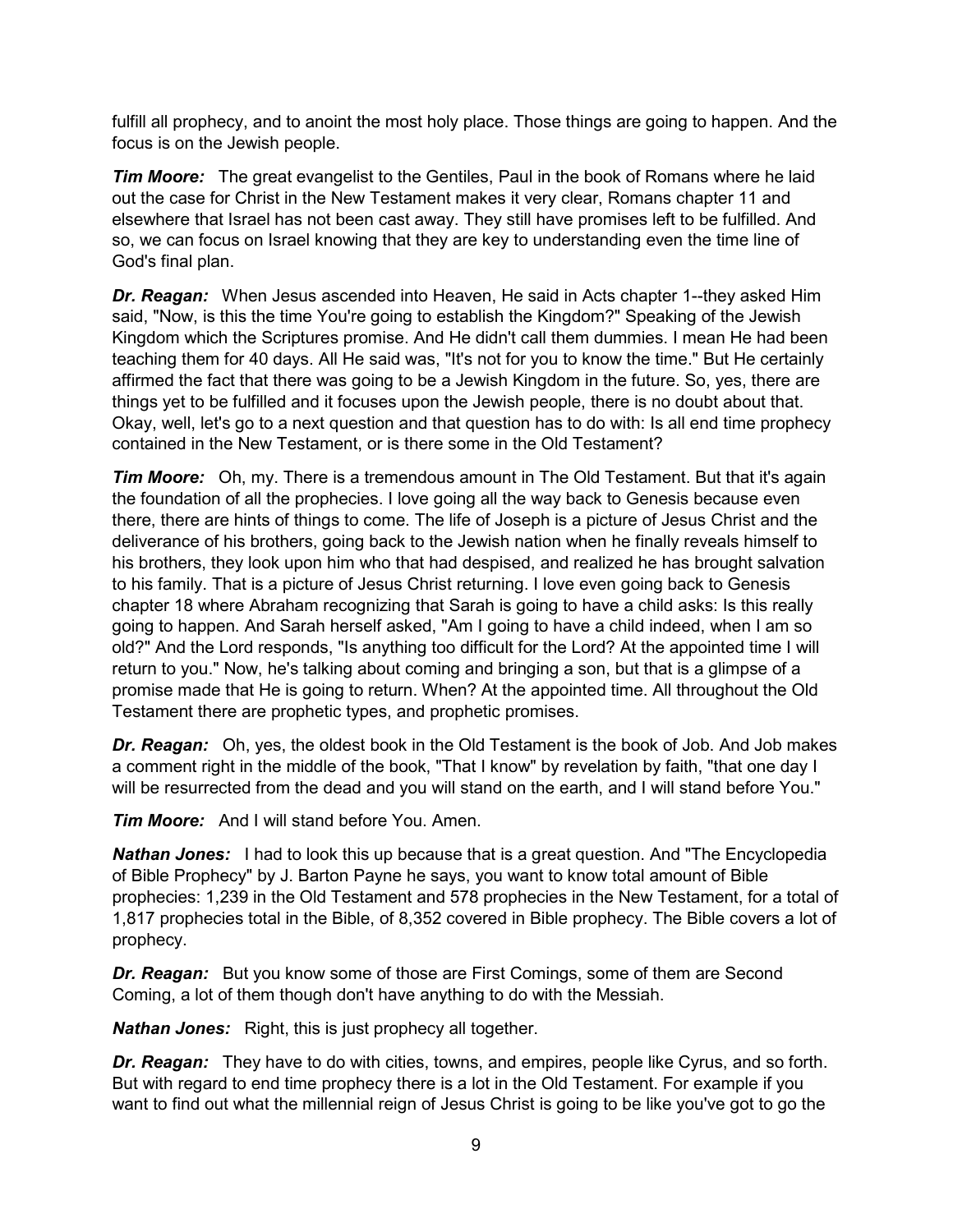book of Isaiah. There is prophecy after, after prophecy, you don't go to the book of Revelation. The book of Revelation is about the Tribulation, and it only has one chapter about the Millennium, and mainly the only thing it tells us there is how long it's going to last. But if you want to know the characteristics of the Millennium you've got to go to Isaiah.

*Tim Moore:* I love Psalm 2 which we've talked about on this program before. But at the very last verse of Psalm 2 it says, "Do homage to the Son, that He not become angry, and you perish in the way, for His wrath may soon be kindled. How blessed are all who take refuge in Him!" So this chapter from the Old Testament written in the time of David is already pointing to that coming return of the Son of God in great wrath, but delivering those who take refuge in Him for salvation.

*Dr. Reagan:* Okay we've got about a minute left in this segment so let me ask you this final question here. People are always writing in: Well, where should I start studying Bible prophecy, of course in the Bible, but outside the Bible where should I start studying? What books should I use?

*Tim Moore:* Well, obviously the Bible is the go to book. My favorite book used to be *The Master Plan* which was written by you.

*Dr. Reagan:* A long time ago, in the 80's.

*Tim Moore:* Aww, this was a great book. Mine is very dog eared as opposed to this version that has never been used before. But now thankfully you have expanded into, *God's Plan for the Ages*. And so literally this was the book that I used having been inspired to delve into the Word of God to really provide a compository overview as we talked about previously.

*Dr. Reagan:* Well, the very first book I picked up was one by Tim LaHaye called, *Revelation Illustrated and Made Plain*. Boy, it really opened up the book of Revelation to me. What about you?

*Nathan Jones:* I think people should go to bibleprophecyresources.com, which is our own online store and they will find 15 books by Dr. David Reagan, and various other authors. And if you go there I think that is the best place to start.

*Dr. Reagan:* What about another author, does one come to mind to you?

*Nathan Jones:* I love Ron Rhodes. I eat up Ron Rhodes books like popcorn, they are fantastic. Ed Hindson. Like you said Tim LaHaye is fantastic.

*Tim Moore:* Yes.

### **Closing**

*Dr. Reagan:* Well, folks, that is our program for today. I hope it has been a blessing to you, and I hope you'll be back with us again next week when we will focus on questions specifically related to the signs of the times. Until then, this is Dave Reagan, speaking for Lamb & Lion Ministries saying, "Look up, be watchful, for our redemption is drawing near."